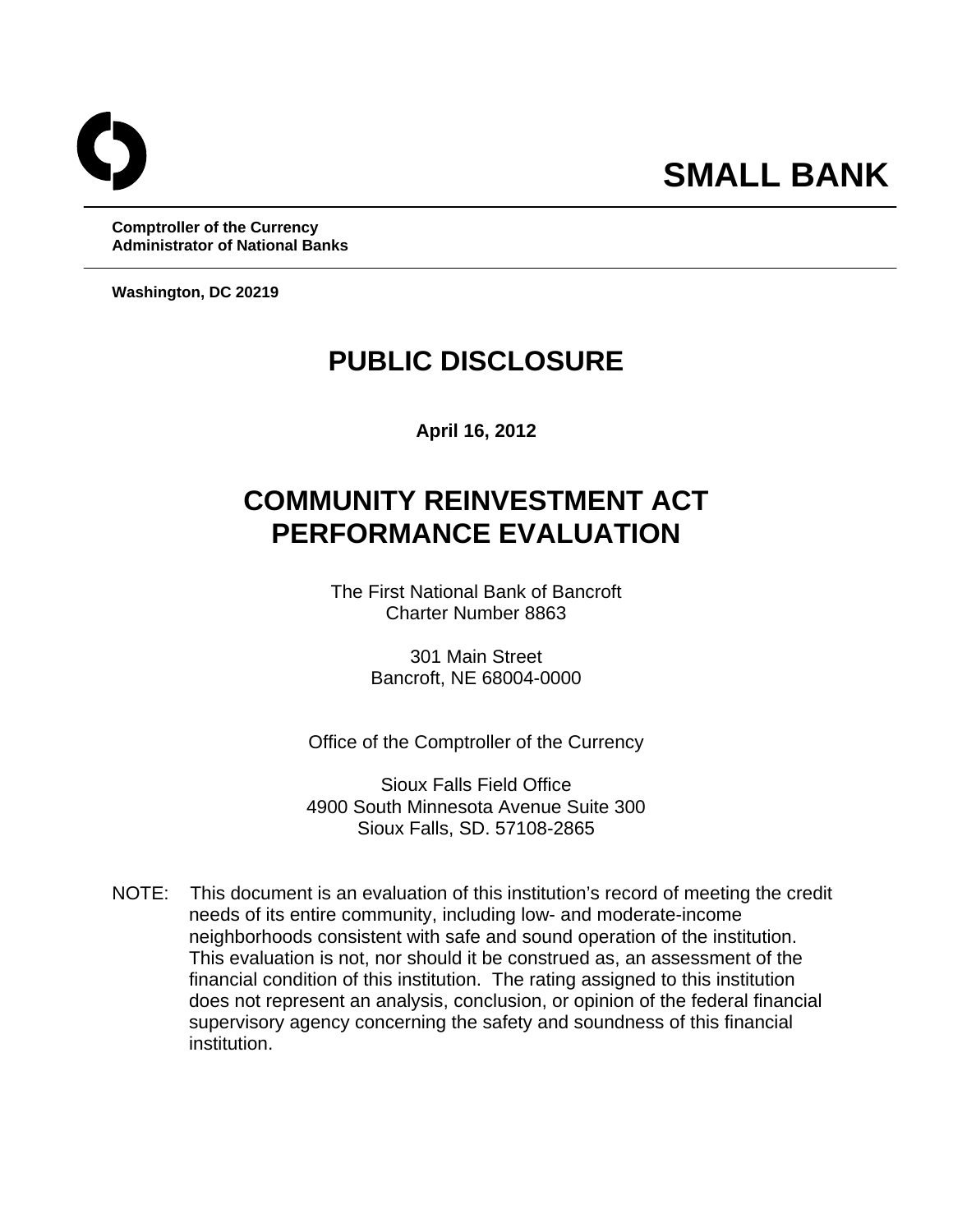#### **INSTITUTION'S CRA RATING: This institution is rated Satisfactory.**

- The bank's average quarterly loan-to-deposit ratio reasonably compares to other similarly situated institutions.
- A substantial majority of the bank's loans are located within the designated assessment area (AA).
- The bank actively lends to individuals of different income levels (including low- and moderate-income borrowers) and small farms.
- Geographic distribution of loans is reasonable with no conspicuous gaps in the bank's lending patterns.
- There were no complaints about the bank's performance in helping to meet the credit needs of the AA during the evaluation period.

### **SCOPE OF EXAMINATION**

The First National Bank of Bancroft (FNB) was evaluated under the Small Bank examination procedures, focusing solely on the lending test. FNB's primary loan products are agricultural and consumer loans. To evaluate the bank's lending performance, we selected a sample of loans from each primary product that were originated or purchased between January 1, 2010 and March 15, 2012.

### **DESCRIPTION OF INSTITUTION**

FNB is a \$20 million financial institution located in Bancroft, Nebraska. Bancroft is a small, rural farming community in Cuming County in northeastern Nebraska. The bank has one location and one automated teller machine, which does not accept deposits. FNB is not affiliated with another bank or holding company.

FNB offers traditional loan and deposit products. As of December 31, 2011 the bank's loan portfolio accounted for 54 percent of total assets. By dollar volume the loan portfolio consisted of 63 percent agricultural loans, 16 percent commercial loans, 14 percent residential real estate loans, and 7 percent consumer loans.

There are no legal or financial impediments limiting the bank's ability to help meet community credit needs. The bank was rated "Satisfactory" at the last CRA examination dated February 27, 2006.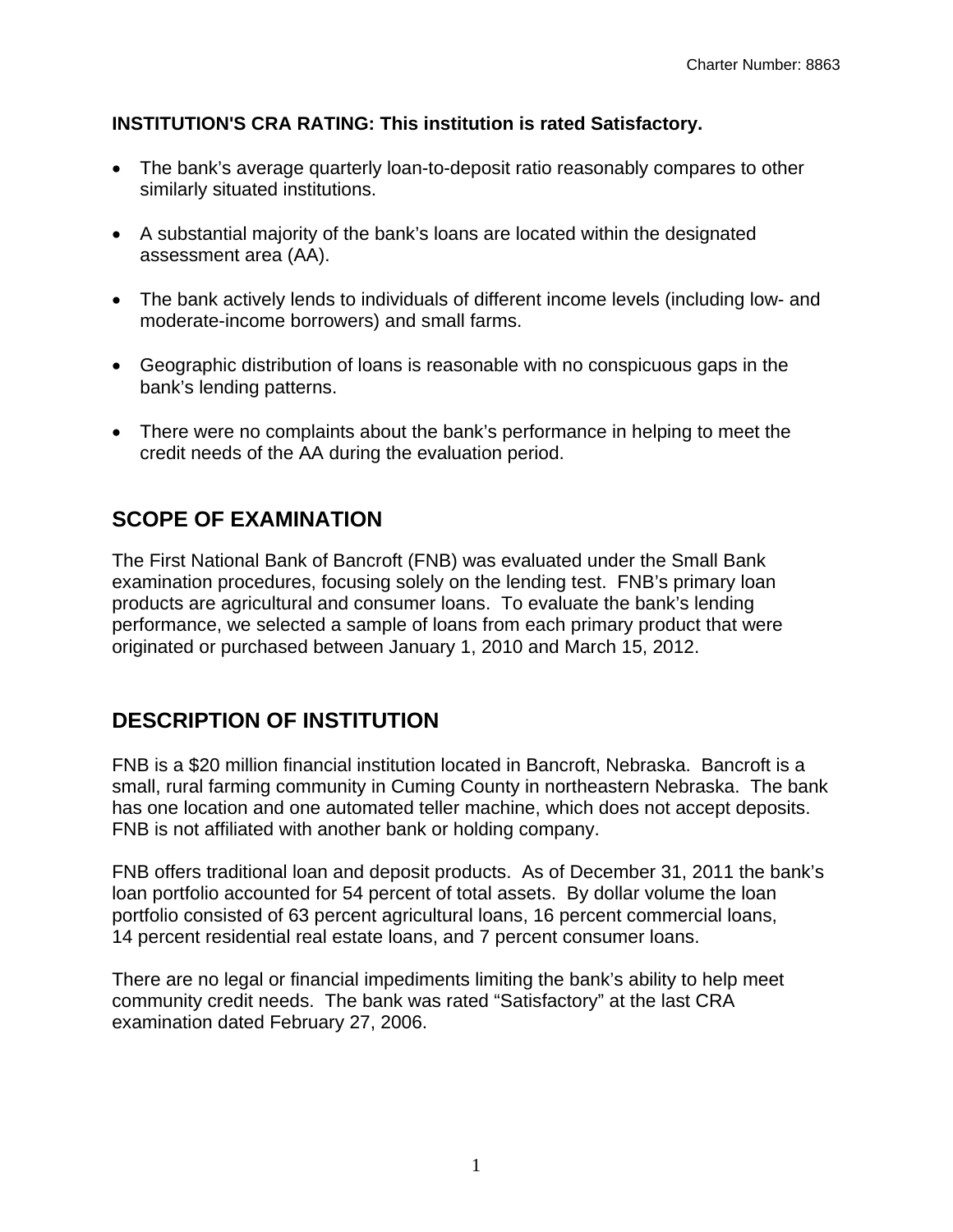### **DESCRIPTION OF ASSESSMENT AREA**

FNB's assessment area (AA) consists of five census tracts located in Cuming, Burt, and Thurston Counties in northeastern Nebraska. The AA does not include entire counties as the bank has limited resources to service a larger area. Of the five census tracts, two are moderate-income and three are middle-income.

The bank's AA complies with regulatory requirements and does not arbitrarily exclude any low- or moderate-income census tracts. Individuals can refer to the bank's CRA Public File for a map outlining the AA.

According to the 2000 U.S. Census, 9,730 people reside in the AA with approximately 500 located in the community of Bancroft. The 2011 Department of Housing and Urban Development estimated median family income is \$56,200 for non-metropolitan areas in Nebraska. Family incomes in the AA are 22 percent low-income, 23 percent moderateincome, 26 percent middle-income, and 29 percent upper-income. The Census data shows a high level of poverty in the AA with 13 percent of households below the poverty level. The median housing value in the AA is \$55,019 and 62 percent of housing is owner-occupied.

The local economy is heavily dependent on agriculture which has been strong in recent years. This has led to a general decline in loan demand. Other significant industry is limited in the area which contributes to the 6 percent average unemployment rate for the three counties in the AA as of December 2011. This is higher than the Nebraska state unemployment rate of 4.2 percent but below the national unemployment rate of 8.5 percent.

Competition for financial services is strong in the AA. There are 11 total financial institutions operating within Cuming, Burt, and Thurston Counties. FNB is the smallest of these institutions by asset size and owns the second smallest share of the deposit market with two percent.

We did not identify any unmet credit needs in FNB's AA. We conducted one community contact during this CRA examination. The contact stated that local financial institutions are supportive of the community's credit needs. Primary development needs in the area include small business and affordable housing. FNB offers and originates these types of loans.

### **CONCLUSIONS WITH RESPECT TO PERFORMANCE CRITERIA**

#### **Loan-to-Deposit Ratio**

FNB's net loan-to-deposit ratio is reasonable given its size, financial condition, and AA credit needs. The bank's net loan-to-deposit ratio averaged 80 percent over the 24 quarters since the last CRA examination. The ratio ranged from a quarterly high of 102 percent to a quarterly low of 51 percent during this time with a general downward trend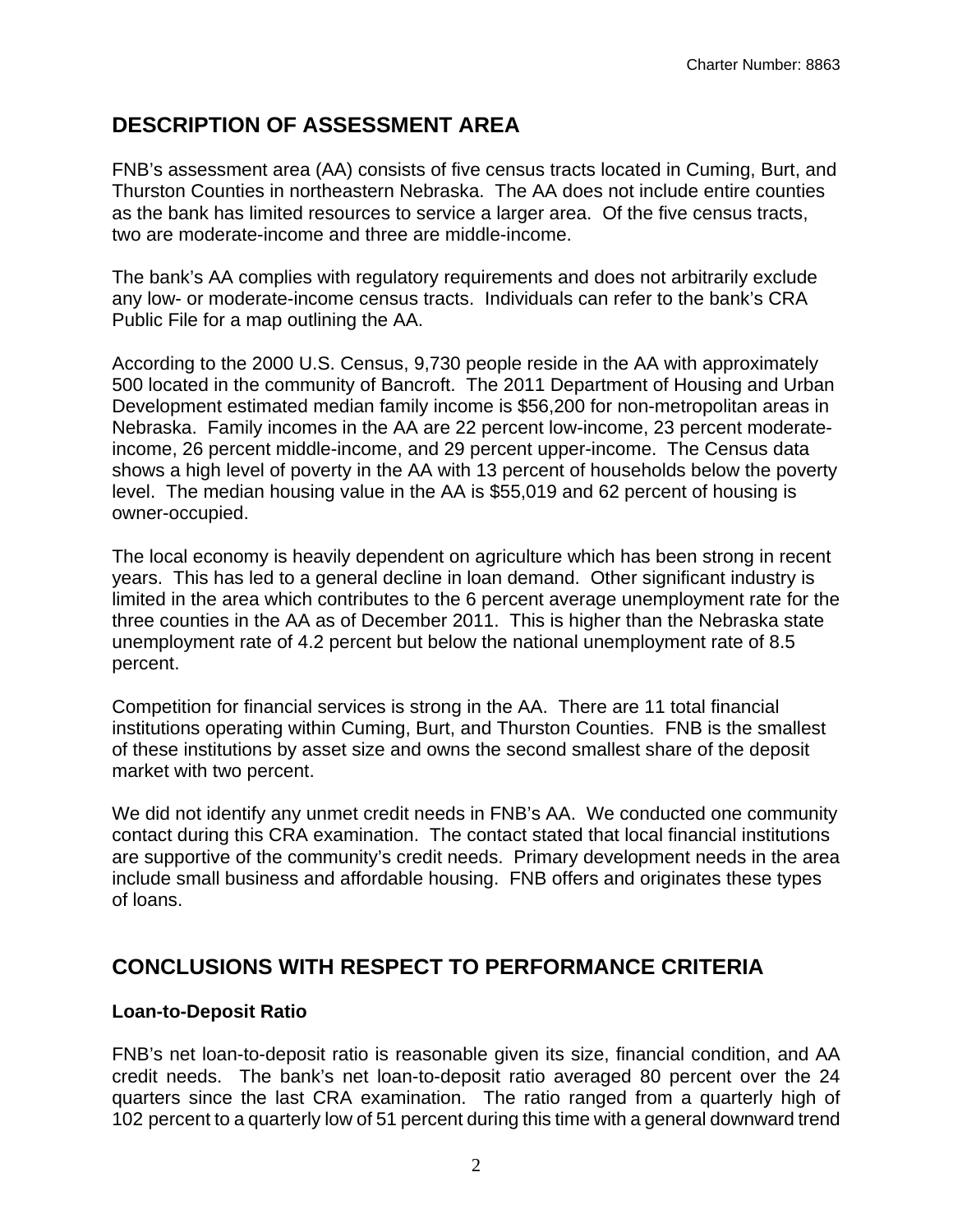in recent years. This is due to the strong performance of agriculture causing an increase in deposits and reduction in loan demand.

The bank's net loan-to-deposit ratio reasonably compares with other community banks of similar size serving Cuming, Burt, and Thurston Counties. FNB ranks third among a total of five similarly situated banks when comparing average loan-to-deposit ratios over the past 24 quarters. The other four banks had average ratios ranging from 76 percent to 108 percent with an overall average of 86 percent.

#### **Lending in Assessment Area**

FNB originated a substantial majority of its loans to borrowers located within the designated AA. Of loans originated from January 1, 2010 to March 15, 2012 for agricultural and consumer purposes, approximately 73 percent by number and 84 percent by dollar volume were made to borrowers within the bank's AA. The following table shows primary product loans originated inside/outside of the AA by number and dollar volume.

| <b>Lending in Assessment Area</b> |                   |     |    |            |        |                  |         |           |     |       |  |
|-----------------------------------|-------------------|-----|----|------------|--------|------------------|---------|-----------|-----|-------|--|
|                                   | Number of Loans   |     |    |            |        | Dollars of Loans |         |           |     |       |  |
| Loan Type                         | Inside<br>Outside |     |    |            | Inside |                  | Outside |           |     |       |  |
|                                   | #                 | %   | #  | %          | Total  | \$ (000s)        | %       | \$ (000s) | %   | Total |  |
| Agricultural                      | 16                | 80% | 4  | <b>20%</b> | 20     | 2,253            | 85%     | 383       | 15% | 2,636 |  |
| Consumer                          | 13                | 65% | 7  | 35%        | 20     | 64               | 56%     | 50        | 44% | 114   |  |
| Total                             | 29                | 73% | 11 | 28%        | 40     | 2316             | 84%     | 434       | 16% | 2750  |  |

*Source: Loan sample* 

#### **Lending to Borrowers of Different Incomes and to Farms of Different Sizes**

Overall the distribution of loans in the AA reflects reasonable penetration among farms of different sizes and individuals of different income levels. All sampled loans were located within the bank's designated AA.

#### Agricultural Loans

Borrower distribution of agricultural loans is reasonable. FNB's lending to farms of different sizes meets community demographics. Of the 20 agricultural loans we sampled, 85 percent by number and 82 percent by dollar volume were made to small farms. The following table compares the bank's agricultural lending by revenue size to community demographics.

| Borrower Distribution of Loans to Farms in AA |              |               |                                |         |  |  |  |  |  |
|-----------------------------------------------|--------------|---------------|--------------------------------|---------|--|--|--|--|--|
| Farm Revenues (or Sales)                      | ≤\$1,000,000 | > \$1,000,000 | Unavailable/<br><b>Unknown</b> | Total   |  |  |  |  |  |
| % of AA Farms                                 | 99%          | 1%            | 0%                             | $100\%$ |  |  |  |  |  |
| % of Bank Loans in AA by #                    | 85%          | 15%           | 0%                             | 100%    |  |  |  |  |  |
| % of Bank Loans in AA by \$                   | 82%          | 18%           | 0%                             | 100%    |  |  |  |  |  |

*Source: Loan sample and U.S. Census Business Demographic Data (2011)*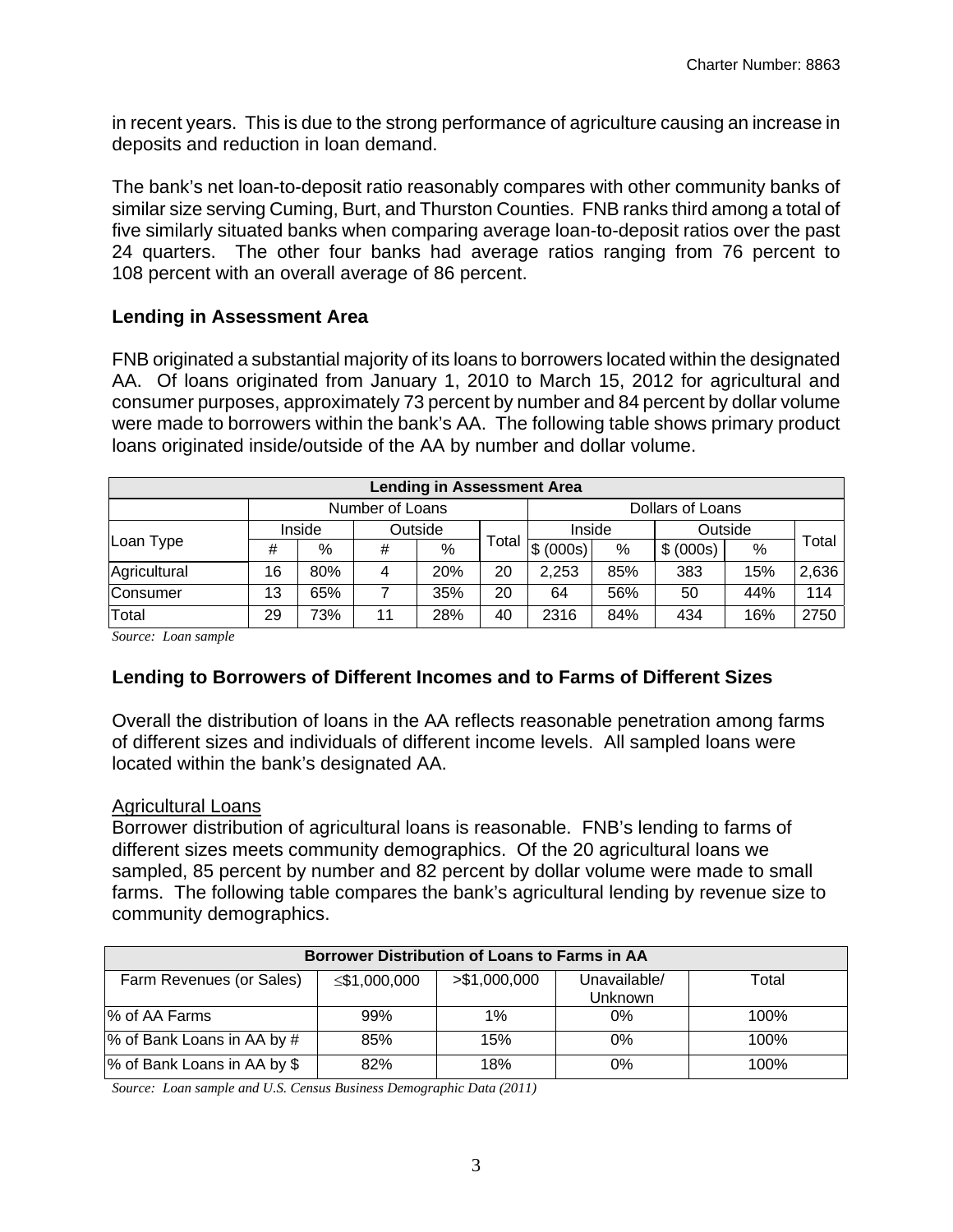#### Consumer Loans

Borrower distribution of consumer loans is excellent. FNB's lending to individuals of different income levels significantly exceeds the community demographics for low- and moderate-income households. Of the 20 consumer loans we sampled, 35 percent by number were made to both low- and moderate-income borrowers. The following table compares the bank's consumer lending by income level to community demographics.

| <b>Borrower Distribution of Consumer Loans in AA</b> |                         |                            |                       |                            |                       |                            |                                |                     |  |  |  |  |
|------------------------------------------------------|-------------------------|----------------------------|-----------------------|----------------------------|-----------------------|----------------------------|--------------------------------|---------------------|--|--|--|--|
| Income<br>Level                                      | Low                     |                            | Moderate              |                            | Middle                |                            | Upper                          |                     |  |  |  |  |
|                                                      | % of AA<br>Households I | % of<br>Number<br>of Loans | % of AA<br>Households | % of<br>Number<br>of Loans | % of AA<br>Households | % of<br>Number<br>of Loans | % of AA<br>Households   Number | % of<br>Οt<br>Loans |  |  |  |  |
| Consumer<br>Loans                                    | 25%                     | 35%                        | 19%                   | 35%                        | <b>22%</b>            | 25%                        | 34%                            | 5%                  |  |  |  |  |

*Source: Loan sample and 2000 U.S. Census* 

#### **Geographic Distribution of Loans**

Overall the distribution of loans reflects reasonable dispersion to geographies of different income levels throughout the bank's AA. We found no conspicuous geographic gaps in the bank's lending patterns. All sampled loans were located within the bank's designated AA.

#### Agricultural Loans

Geographic distribution of agricultural loans is reasonable. FNB's lending to geographies of different income levels meets community demographics. The number of farm loans originated to borrowers in the AA's moderate-income tracts was low at 10 percent but reasonably compares to the overall low level of farms in those tracts. Additionally, agricultural loan demand is generally low in the area and the bank is not located in either of the moderate-income tracts. The following table shows the distribution of the bank's agricultural loans by income level of census tract.

| <b>Geographic Distribution of Loans to Farms in AA</b> |         |          |          |          |         |          |         |          |  |  |  |  |
|--------------------------------------------------------|---------|----------|----------|----------|---------|----------|---------|----------|--|--|--|--|
| <b>Census Tract</b>                                    | Low     |          | Moderate |          | Middle  |          | Upper   |          |  |  |  |  |
| Income Level                                           |         |          |          |          |         |          |         |          |  |  |  |  |
|                                                        | % of AA | $%$ of   | % of AA  | $%$ of   | % of AA | $%$ of   | % of AA | $%$ of   |  |  |  |  |
|                                                        | Farms   | Number   | Farms    | Number   | Farms   | Number   | Farms   | Number   |  |  |  |  |
|                                                        |         | of Loans |          | of Loans |         | of Loans |         | of Loans |  |  |  |  |
| Farm Loans                                             | 0%      | 0%       | 26%      | 10%      | 74%     | 90%      | 0%      | 0%       |  |  |  |  |

*Source: Loan sample and U.S. Census Business Demographic Data (2011)* 

#### Consumer Loans

Geographic distribution of consumer loans is reasonable. FNB's lending to geographies of different income levels meets community demographics. Of the 20 consumer loans we sampled, 50 percent by number were made to borrowers in moderate-income tracts. This compares favorably to the level of AA households living